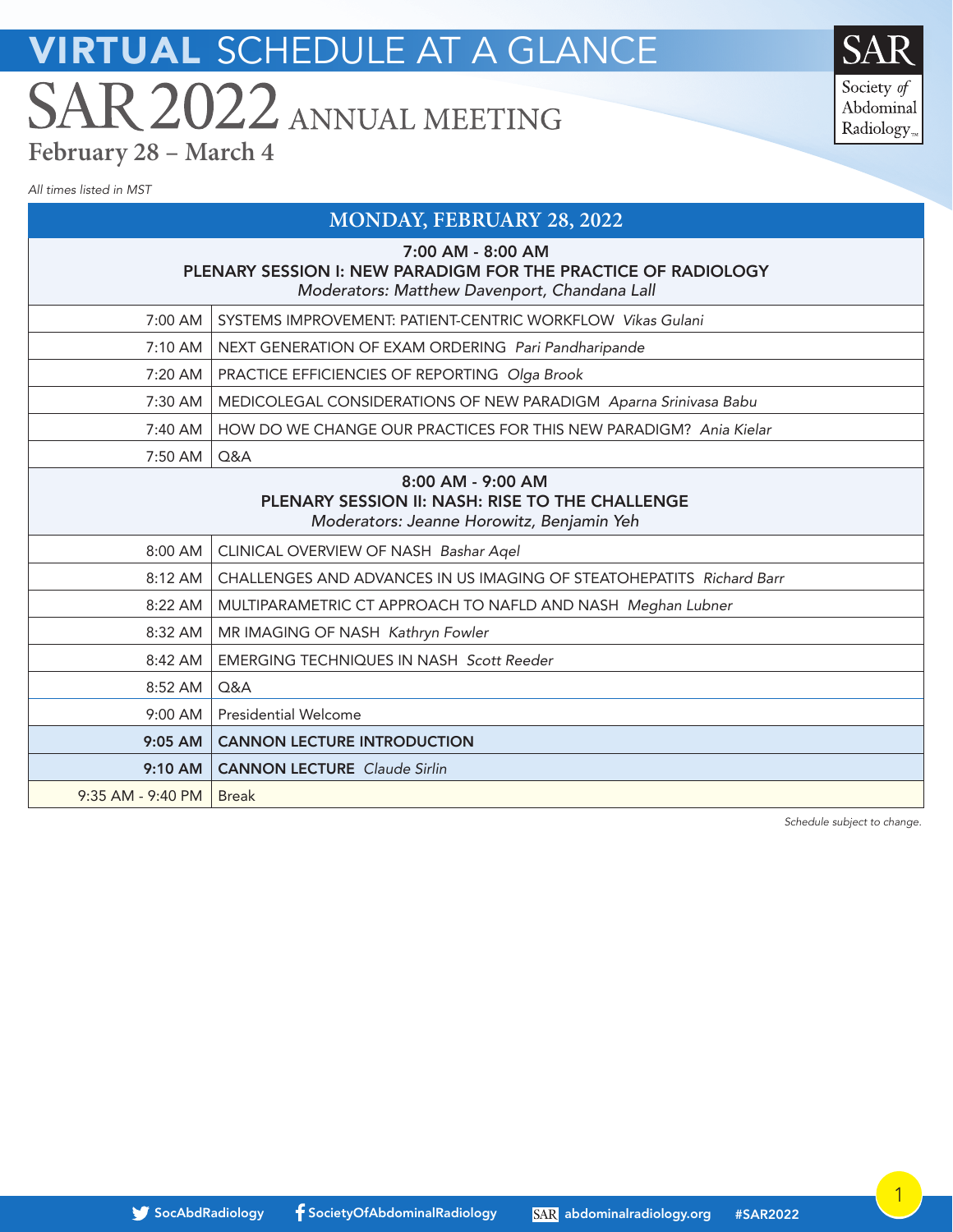Society of Abdominal Radiology<sub>r</sub>

*All times listed in MST*

### **MONDAY, FEBRUARY 28, 2022**

10:00 AM - 11:30 AM

### PLENARY SESSION III: DIVERSITY, EQUITY, AND INCLUSION IN RADIOLOGY: A WAY FORWARD *Moderators: Cynthia Santillan, Kerry Thomas*

| 10:00 AM       | SAR RESOURCES FOR DIVERSITY AND INCLUSION Elizabeth Sadowski, Parvati Ramchandani                                                           |
|----------------|---------------------------------------------------------------------------------------------------------------------------------------------|
| 10:05 AM       | WHERE ARE WE NOW AND WHERE ARE WE GOING IN RADIOLOGY Priyanka Jha                                                                           |
| 10:15 AM       | EXPANDING THE DEFINITION OF DIVERSITY: STRATEGIES FOR CREATIVE INCLUSION Peter Poullos                                                      |
| 10:30 AM       | BIAS AND UNINTENTIONAL MICROAGGRESSION: HOW TO BE AN UPSTANDER Kristin Porter                                                               |
|                | 10:45 AM   HEALTH EQUITY BEYOND THE READING ROOM Cecelia Brewington                                                                         |
| 11:00 AM       | LEADERS: HOW TO BUILD A DIVERSE DEPARTMENT Cheri Canon                                                                                      |
| 11:15 AM       | $\Omega$ &A                                                                                                                                 |
| 11:30 AM       | <b>NEW HORIZON LECTURE INTRODUCTION</b>                                                                                                     |
|                | 11:35 AM   NEW HORIZON LECTURE Arun Krishnaraj                                                                                              |
|                | 12:00 PM - 1:00 PM<br>PLENARY SESSION IV: EARLY DETECTION OF CANCER: SCREENING AND SURVEILLANCE<br>Moderators: Thomas Hope, Courtney Moreno |
|                | 12:00 PM   PROSTATE CANCER Ismail Turkbey                                                                                                   |
|                | 12:10 PM   LIVER CANCER Shuchi Rodgers                                                                                                      |
|                | 12:20 PM   COLON CANCER Kevin Chang                                                                                                         |
|                | 12:30 PM   PANCREATIC CANCER Ajit Goenka                                                                                                    |
| 12:40 PM       | OVARIAN CANCER Elizabeth Sadowski                                                                                                           |
| 12:50 PM   Q&A |                                                                                                                                             |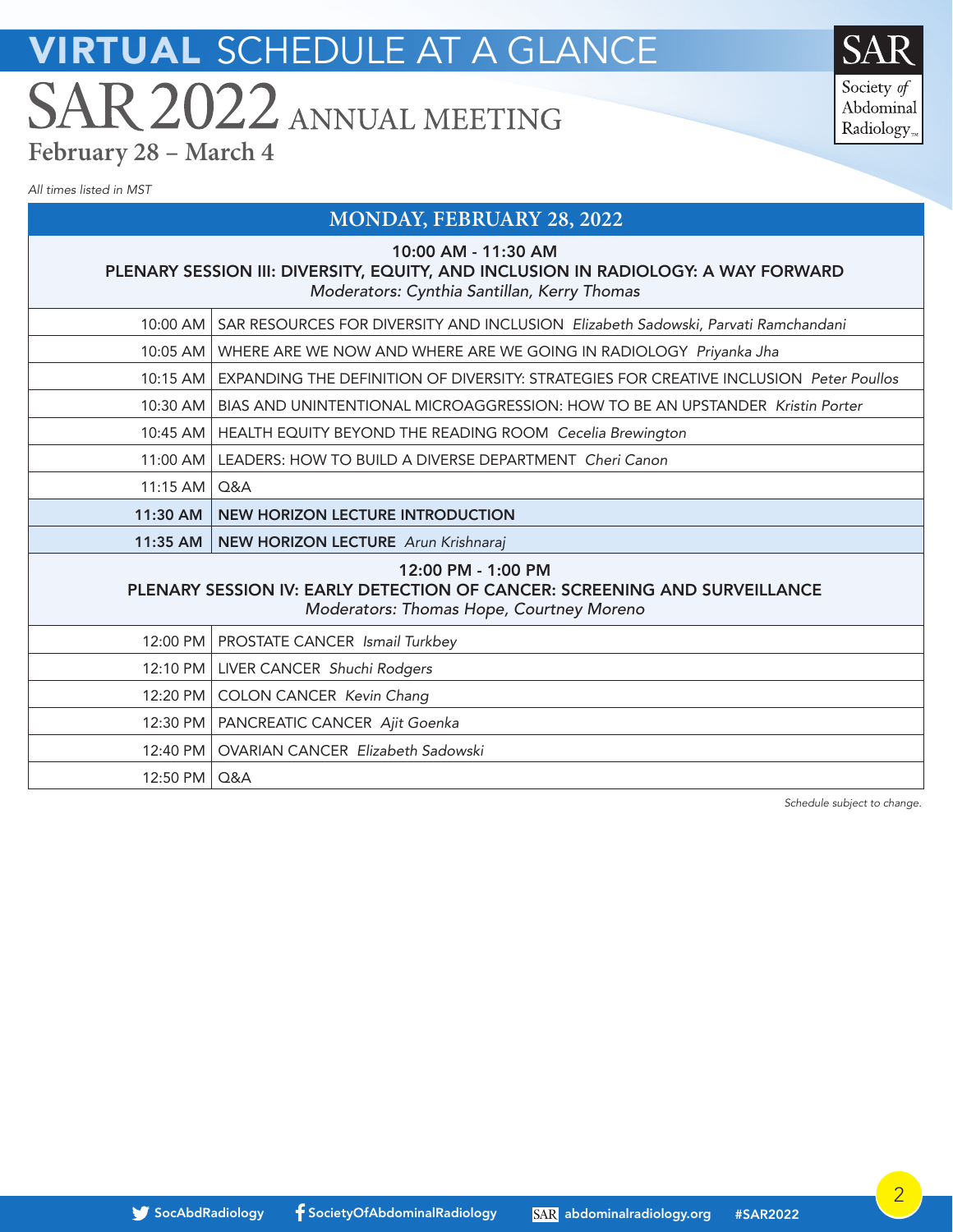Society of Abdominal Radiology<sub>®</sub>

*All times listed in MST*

### **WEDNESDAY, MARCH 2, 2022**

|                     | 7:00 AM - 8:30 AM<br>PLENARY SESSION V: RECTAL CANCER, 2.0<br>Moderators: Jennifer Golia-Pernicka, Mukesh Harisinghani                        |
|---------------------|-----------------------------------------------------------------------------------------------------------------------------------------------|
|                     | 7:00 AM   POST-TREATMENT RESPONSE ON MRI: WATCH AND WAIT, TOTAL NEOADJUVANT TREATMENT,<br>AND SHORT OR LONG COURSE RADIOTHERAPY Marc Gollub   |
|                     | 7:20 AM   REFRESHER ON LOW RECTAL CANCER: ADDRESSING KNOWLEDGE DEFICIENCIES IN STAGING<br>AND ANATOMIC COMPLEXITY<br>David Kim                |
| $7:40$ AM $\vert$   | EMERGENCE OF ANAL CANCER IMAGING INTO THE RADIOLOGIST'S PORTFOLIO<br>AND EXPERT CONSENSUS ON APPROPRIATE MODALITY USE CRITERIA Natally Horvat |
|                     | 8:00 AM   RECTAL CANCER TUMOR MIMICS Sonia Lee                                                                                                |
| $8:20$ AM           | Q&A                                                                                                                                           |
|                     | 8:30 AM - 10:00 AM<br>PLENARY SESSION VI: AI READY TODAY<br>Moderators: George Shih, Andrew D. Smith                                          |
| $8:30$ AM           | CHECKLIST FOR PURCHASING AI APPLICATIONS John Mongan                                                                                          |
| $8:40$ AM $\vert$   | THE ECONOMICS OF AI Tessa Cook                                                                                                                |
|                     | 8:50 AM   AI FOR OPPORTUNISTIC SCREENING Kirti Magudia                                                                                        |
| $9:00$ AM           | AI APPLICATIONS FOR ADVANCED CANCER Andrew Smith                                                                                              |
|                     | 9:10 AM   AI APPLICATIONS IN GI IMAGING Linda Chu                                                                                             |
| $9:20$ AM           | AI APPLICATIONS IN GU IMAGING Angela Tong                                                                                                     |
| 9:30 AM             | NLP IN ABDOMINAL RADIOLOGY REPORTING Thomas Loehfelm                                                                                          |
| 9:40 AM             | AI BIASES AND TRUSTWORTHINESS Bhavik Patel                                                                                                    |
| 9:50 AM             | Q&A                                                                                                                                           |
| 10:00 AM - 10:30 AM | <b>Break</b>                                                                                                                                  |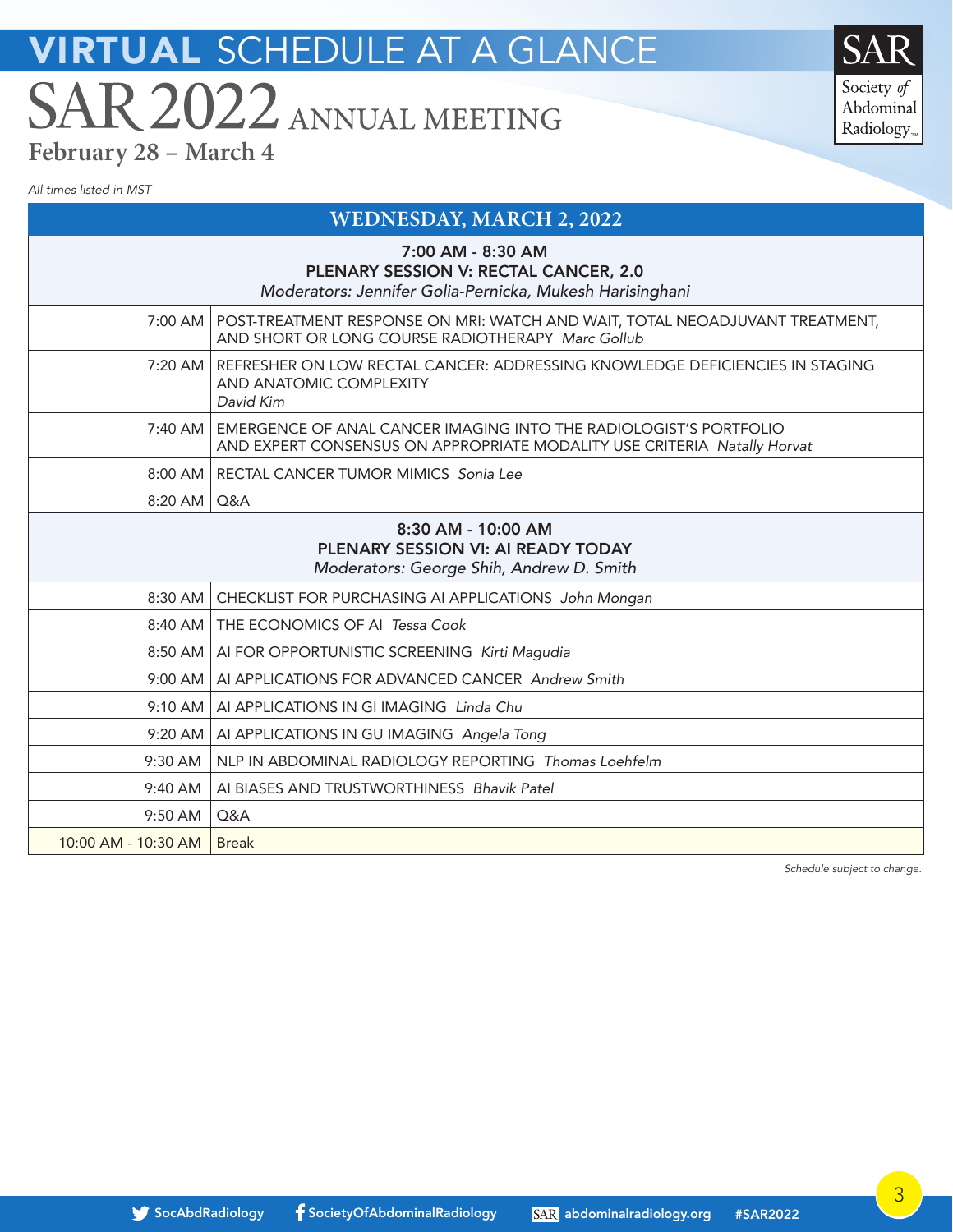Society of Abdominal Radiology<sub>r</sub>

*All times listed in MST*

12:45 PM | Q&A

### **WEDNESDAY, MARCH 2, 2022**

10:30 AM - 11:45 AM

### PLENARY SESSION VII: GET IT RIGHT IN GYNECOOGIC ONCOLOGY: KEY DECISION GUIDED BY IMAGING *Moderators: Katherine Maturen, Liina Poder*

|                | 10:30 AM   OVARIAN CANCER: DEBULKING OR NEOADJUVANT THERAPY? Stephanie Nougaret                                |
|----------------|----------------------------------------------------------------------------------------------------------------|
|                | 10:45 AM   CERVICAL CANCER: SURGERY OR CHEMORADIATION? Jeanne Horowitz                                         |
| $11:00$ AM     | ENDOMETRIAL CANCER: LYMPH NODE SAMPLING? Aradhana Venkatesa                                                    |
|                | 11:15 AM   MYOMETRIAL MASS: LEIOMYOMA VS. LEIOMYOSARCOMA? Fiona Fennessy                                       |
| 11:30 AM   Q&A |                                                                                                                |
|                | 11:45 AM - 1:00 PM<br><b>PLENARY SESSION VIII: CEUS TO THE RESCUE</b><br>Moderators: Wui Chong, Shuchi Rodgers |
|                | 11:45 AM   CEUS IN THE ICU Corinne Deurdulian                                                                  |
|                | 11:55 AM   CROHN'S DISEASE Stephanie Wilson                                                                    |
|                |                                                                                                                |
| 12:05 PM       | <b>CONTRIBUTIONS OF CEUS TO PATIENT MANAGEMENT Alexandra Medellin</b>                                          |
|                | 12:15 PM   CEUS AS FOLLOW-UP FOR SCREENING IN CHRONIC LIVER DISEASE David Burrowes                             |
|                | 12:25 PM   CHARACTERIZATION OF INDETERMINATE RENAL MASSES Richard Barr                                         |

12:35 PM CEUS FOR VCUG *Kassa Darge*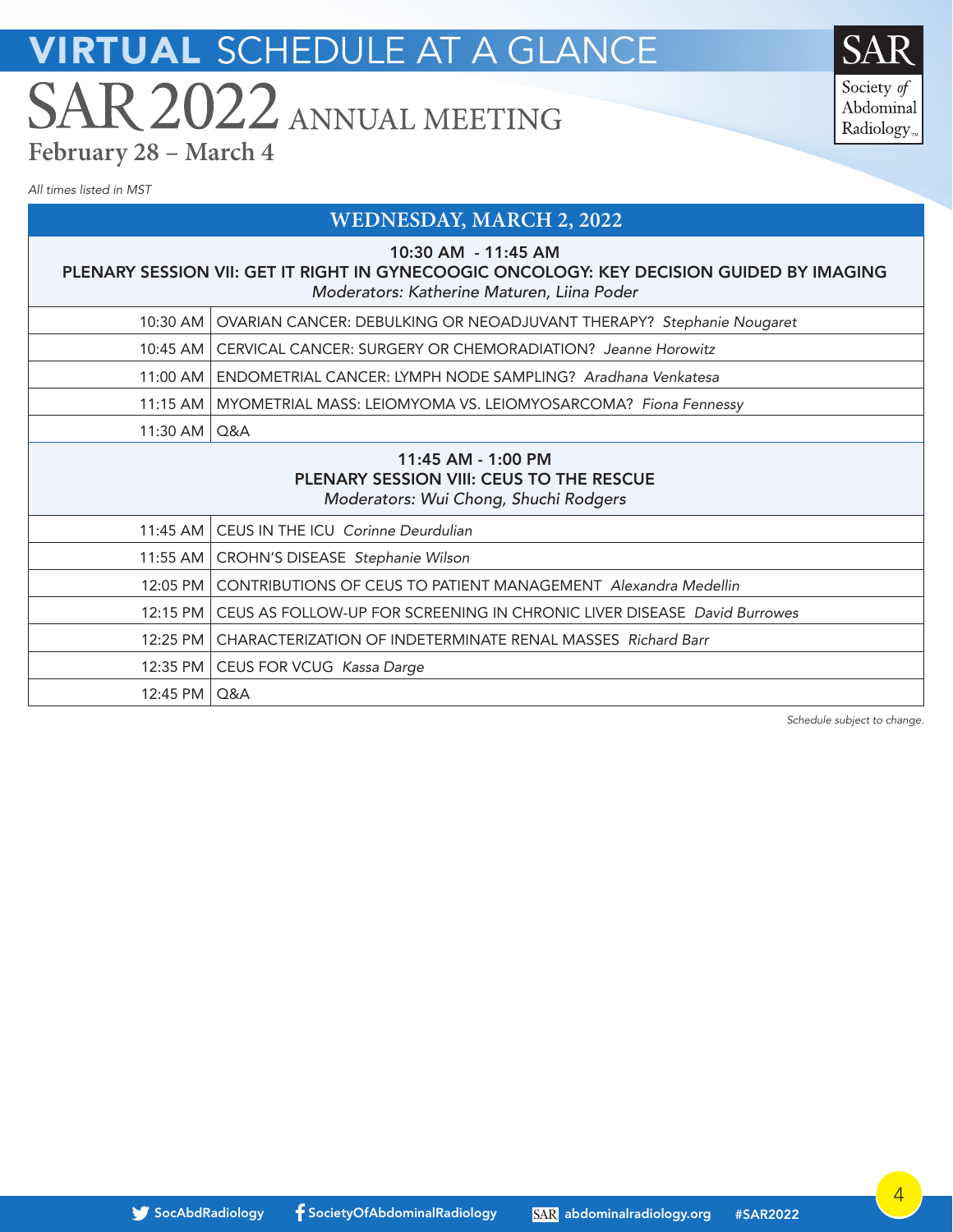Society of Abdominal Radiology<sub>r</sub>

*All times listed in MST*

### **FRIDAY, MARCH 4, 2022**

| 7:00 AM - 8:30 AM |  |  |  |
|-------------------|--|--|--|
|-------------------|--|--|--|

#### PLENARY SESSION IX: FLUOROSCOPY - THE GRADUATE COURSE

*Moderators: Laura Carucci, Francis Scholz*

| 7:00 AM               | MBS, BEYOND ASPIRATION, PART I: FINDINGS IN NEUROLOGIC DISEASE David DiSantis                                                        |
|-----------------------|--------------------------------------------------------------------------------------------------------------------------------------|
| 7:10 AM               | MBS, BEYOND ASPIRATION, PART II: FINDINGS AFTER CANCER TREATMENT Jessica Zarzour                                                     |
| 7:20 AM               | MBS, BEYOND ASPIRATION, PART III: OUR SLP PARTNERS Bonnie Martin-Harris                                                              |
| 7:35 AM               | J-POUCH: CROHN'S DISEASE OF THE POUCH AND LEAKS FREQUENTLY MISSED Chenchan Huang                                                     |
| $7:45$ AM             | ADVANCED ENDOSCOPIC PROCEDURES: WHAT THE RADIOLOGIST NEEDS TO KNOW<br>Preethi Guniganti                                              |
| 7:55 AM               | VOIDING CYSTOURETHROGRAM AND RUGS Jonathan Revels                                                                                    |
| $8:05$ AM             | HYSTEROSALPINGOGRAM BEYOND PERITONEAL SPILL Krupa Patel-Lippman                                                                      |
| $8:15$ AM             | Q&A                                                                                                                                  |
|                       | 8:30 AM - 10:00 AM<br>PLENARY SESSION X: MAKING THE LEAP, CAREER TRANSITIONS, I<br>Moderatosr: Kirti Magudia, Erik Paulson           |
| 8:30 AM               | NEW ACADEMIC FACULTY Jessica Fried                                                                                                   |
| $8:40$ AM             | FINDING YOUR NICHE IN MID-CAREER Cynthia Santillan                                                                                   |
| $8:50$ AM             | PARENTHOOD AND CAREER? Sherry Wang                                                                                                   |
| $9:00$ AM             | NEW TRICKS FOR OLD PROFESSORS: LATE CAREER ENGAGEMENT STRATEGIES John Leyendecker                                                    |
| 9:10 AM               | RETIREMENT AND BEYOND Parvati Ramchandani                                                                                            |
| 9:20 AM               | <b>GENERATIONAL DIFFERENCES: OLD AND NEW POWER Dennis Balfe</b>                                                                      |
| 9:30 AM               | TRANSITION BETWEEN PRIVATE AND ACADEMIC PRACTICES Maryellen Sun                                                                      |
| 9:40 AM               | SLOWING THE JOURNEY (OR FALLING OFF THE PATH) Donald Mitchell                                                                        |
| 9:50 AM               | OPPORTUNITIES IN ADVOCACY AND GOVERNMENT RELATIONS Judy Yee                                                                          |
| 10:00 AM - 10:30 AM   | <b>Break</b>                                                                                                                         |
|                       | 10:30 AM - 11:15 AM<br>PLENARY SESSION XI: BENIGN BILIARY PATHOLOGIES<br>Moderators: Ann Fulcher, Neeraj Lalwani                     |
| 10:30 AM              | DIAGNOSTIC CRITERIA AND SEVERITY ASSESSMENT OF ACUTE CHOLECYSTITIS: TOKYO GUIDE-<br>LINES AND SURGEON'S PERSPECTIVE William Thompson |
| 10:40 AM              | USE OF DUAL ENERGY CT IN BILIARY COLIC David Childs                                                                                  |
| 10:50 AM $\mid$       | BENIGN CAUSES OF BILIARY OBSTRUCTION Matthew Morgan                                                                                  |
| 11:00 AM              | MRCP: PEARLS, PITFALLS AND CHALLENGES Ann Fulcher                                                                                    |
| $11:10$ AM $\mid$ Q&A |                                                                                                                                      |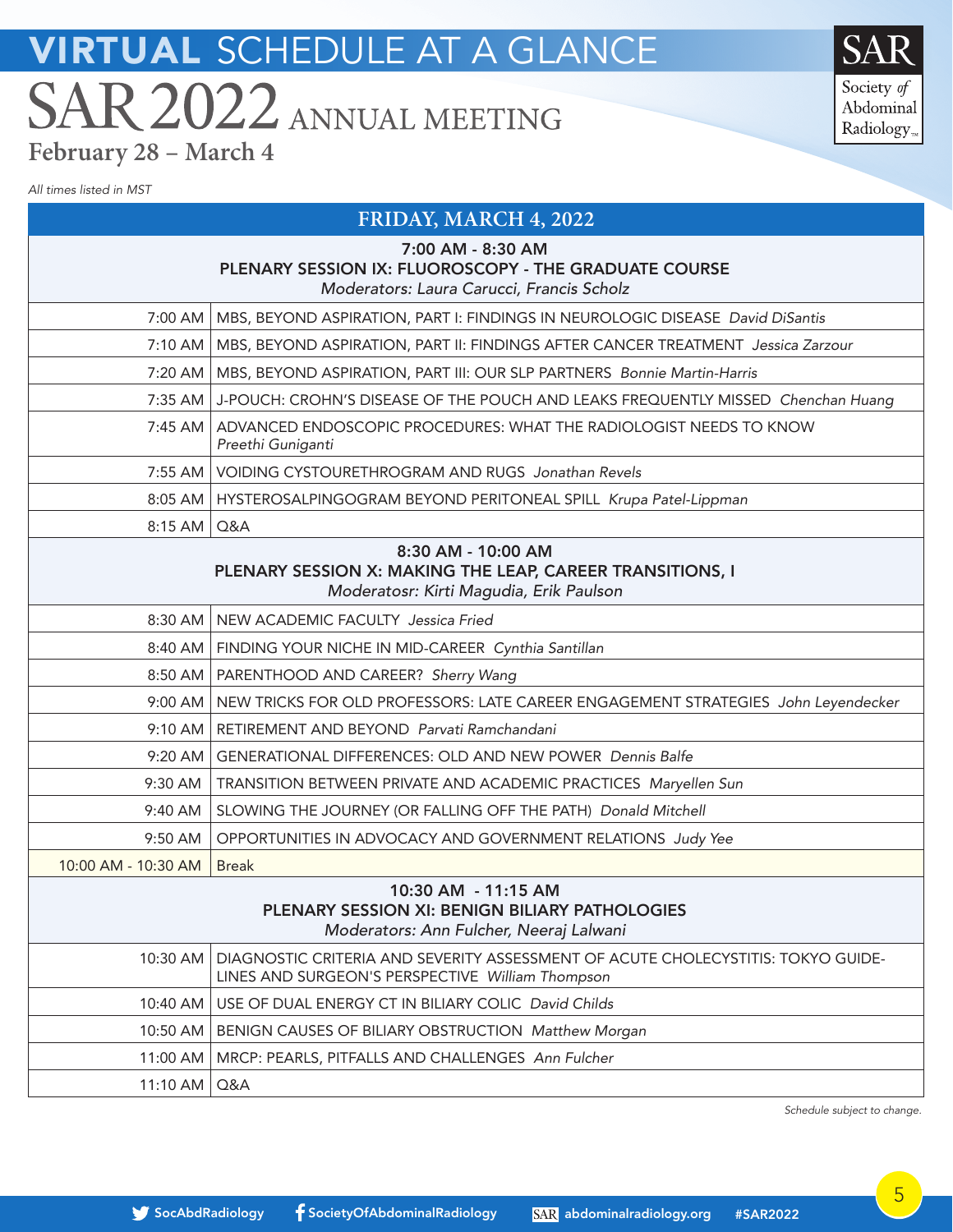Society of Abdominal Radiology<sub>r</sub>

*All times listed in MST*

### **FRIDAY, MARCH 4, 2022**

### 11:15 AM - 12:15 PM PLENARY SESSION XII: MULTIMODALITY MANIFESTATIONS OF INFECTION: THE ROUTINE, WEIRD, AND WACKY *Moderators: Vikram Dogra, Roopa Ram*

| <u>NOUTE ALOIS. VIRIAIII DOUIA, ROODA RAIII</u> |           |                                                                           |
|-------------------------------------------------|-----------|---------------------------------------------------------------------------|
|                                                 |           | 11:15 AM   LIVER AND BILIARY Victoria Chernyak                            |
|                                                 |           | 11:25 AM   URINARY Daniel Margolis                                        |
|                                                 |           | 11:35 AM   RETROPERITONEUM Khaled Elsayes                                 |
|                                                 |           | 11:45 AM   SMALL BOWEL Shannon Sheedy                                     |
|                                                 |           | 11:55 AM   COLORECTAL Mukesh Harisinghani                                 |
|                                                 |           | 12:05 PM   REPRODUCTIVE TRACT Margarita Revzin                            |
|                                                 |           | 12:15 PM - 1:15 PM<br><b>PLENARY SESSION XIII: TRANSPLANT MADE SIMPLE</b> |
|                                                 |           | Moderator: Allesandro Furlan                                              |
|                                                 |           | 12:15 PM   VASCULAR COMPLICATIONS Leslie Scoutt                           |
|                                                 |           | 12:25 PM   RENAL TRANSPLANT COMPLICATIONS Matthew Heller                  |
|                                                 | 12:35 PM  | MALIGNANCY POST-TRANSPLANT Erin Cooke                                     |
|                                                 |           | 12:45 PM   HEALTH CARE DISPARITIES AND ACCESS TO ORGANS Robert Brown      |
|                                                 |           | 12:55 PM   LIVER TRANSPLANT COMPLICATIONS Anil Dasyam, MD                 |
|                                                 | $1:05$ PM | Q&A                                                                       |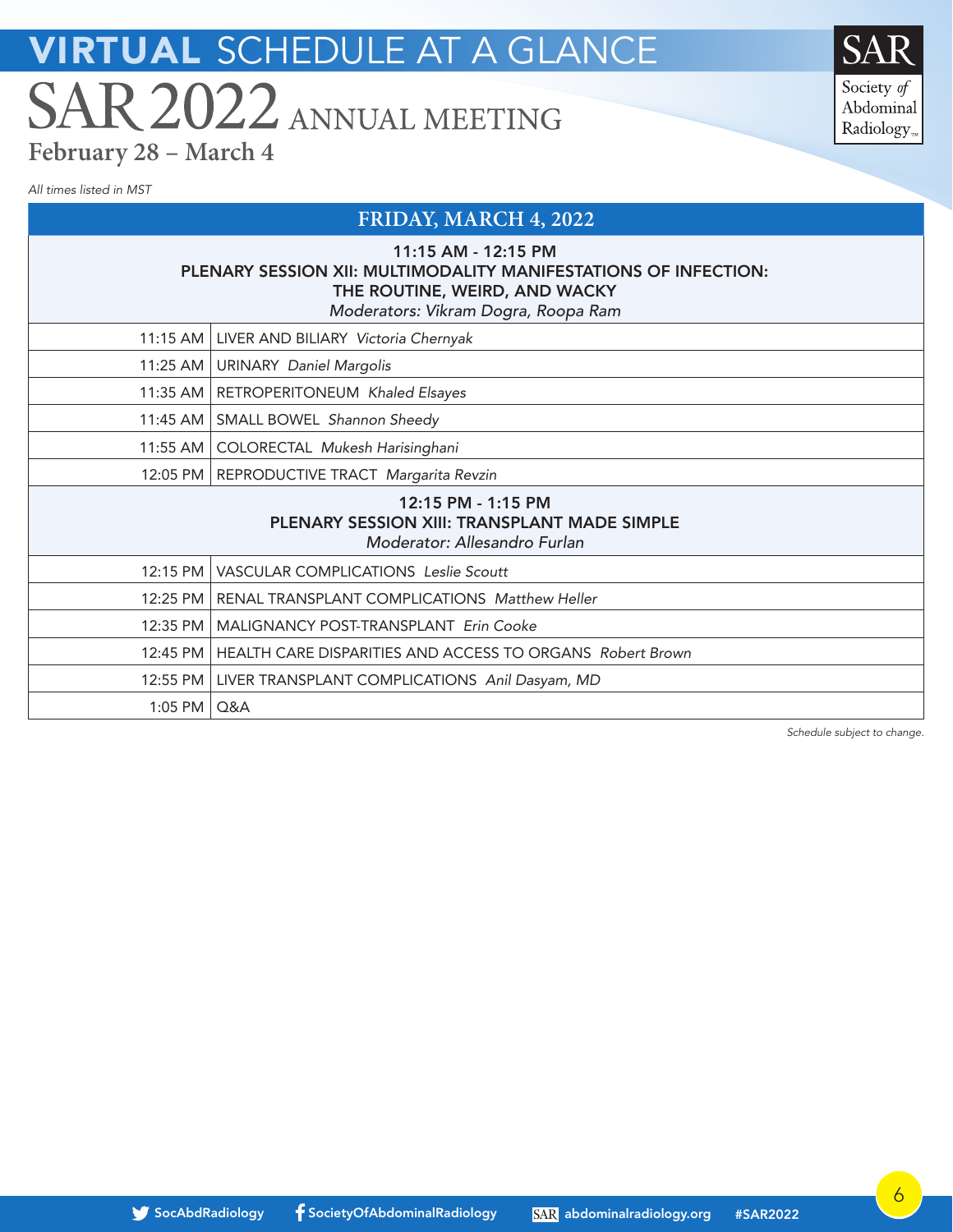Society of Abdominal Radiology<sub>™</sub>

*All times listed in MST*

### **ON DEMAND WORKSHOPS**

| IMAGING OF PANCREATIC TRANSPLANT COMPLICATIONS<br>Francesco Alessandrino, Patricia Castillo                                                              |
|----------------------------------------------------------------------------------------------------------------------------------------------------------|
| LIVER IMAGING IN CASES OF NEUROENDOCRINE NEOPLASMS: 2022 UPDATES WITH IMAGING BASED<br>THERAPEUTIC ADVANCES<br>Ajaykumar Morani, Sunil Jeph              |
| PANCREATIC CANCER IN 2022: IMAGING, TREATMENT RESPONSE, EFFICIENT REPORTING<br>Vincenzo Wong, Eric Tamm                                                  |
| IMAGING THE GALLBLADDER: WHAT'S NEW IN 2022?<br>William Thompson, Rachel Runde                                                                           |
| IMAGING CHALLENGES OF ESOPHAGECTOMY COMPLICATIONS: A PRIMER FOR ABDOMINAL RADIOLOGISTS<br>Lindsay Duy, Janardha Ponnatapura                              |
| DIAGNOSING PANCREAS CANCER IN CHALLENGING SCENARIOS<br>Joyce Mhlanga, Young Kim                                                                          |
| ACUTE ABDOMEN IN PREGNANCY: ON A SCALE FROM 1 TO 10, HOW SERIOUS IS IT?<br>Amita Kamath, Sherelle Laifer-Narin                                           |
| POST-SURGICAL IMAGING FINDINGS: PEARLS AND PITFALLS<br>Benjamin Yeh, Zhen Wang                                                                           |
| PERITONEAL AND RETROPERITONEAL MASSES - DON'T HEDGE YOUR BETS!<br>Devaraju Kanmaniraja, Mariya Kobi                                                      |
| TIPS AND TRICKS FOR OPTIMIZING CONTRAST ENHANCED ULTRASOUND STUDIES AND AVOIDING POTENTIAL PITFALLS<br>Nanda Thimmappa, Michael Aro                      |
| ADVANCED ENDOSCOPIC ULTRASOUND INTERVENTIONS: PEARLS AND PITFALLS FOR THE RADIOLOGIST!<br>Alison Harris, Emily Pang                                      |
| GOING THE EXTRA BILE! ADVANCES IN DECT AND MRI IMAGING OF THE HOT GALLBLADDER<br>AND BILIARY TREE IN THE ACUTE SETTING!<br>Alison Harris, Emily Pang     |
| DUAL-ENERGY CT: GASTROINTESTINAL IMAGING<br>Mark Kovacs, Andrew Hardie                                                                                   |
| NATURAL ORIFICE TRANSLUMINAL ENDOSCOPIC SURGERY (NOTES) - THE RADIOLOGIST PERSPECTIVE<br>Devaraju Kanmaniraja, Chandana Lall                             |
| MULTIMODALITY IMAGING OF COLONIC VOLVULUS<br>Jeremy Wortman, Francis Scholz                                                                              |
| ACUTE MESENTERIC ISCHEMIA: 2022 UPDATE<br>lain Kirkpatrick, Lawrence Chow, Zahra Kassam                                                                  |
| <b>EXPERT PANEL: PANCREAS</b><br>Mahan Mathur                                                                                                            |
| NEW FRONTIERS IN IMAGING INCLUDING RADIOMICS UPDATES FOR PANCREATIC NEUROENDOCRINE NEOPLASMS (NENS) :<br>2022 UPDATES<br>Ajaykumar Morani, Priya Bhosale |
| RECENT UPADTE TO CLASSIFICATION OF PANCREATIC NEUROENDOCRINE NEOPLASMS                                                                                   |

*Lokesh Khanna, Venkata Katabathina*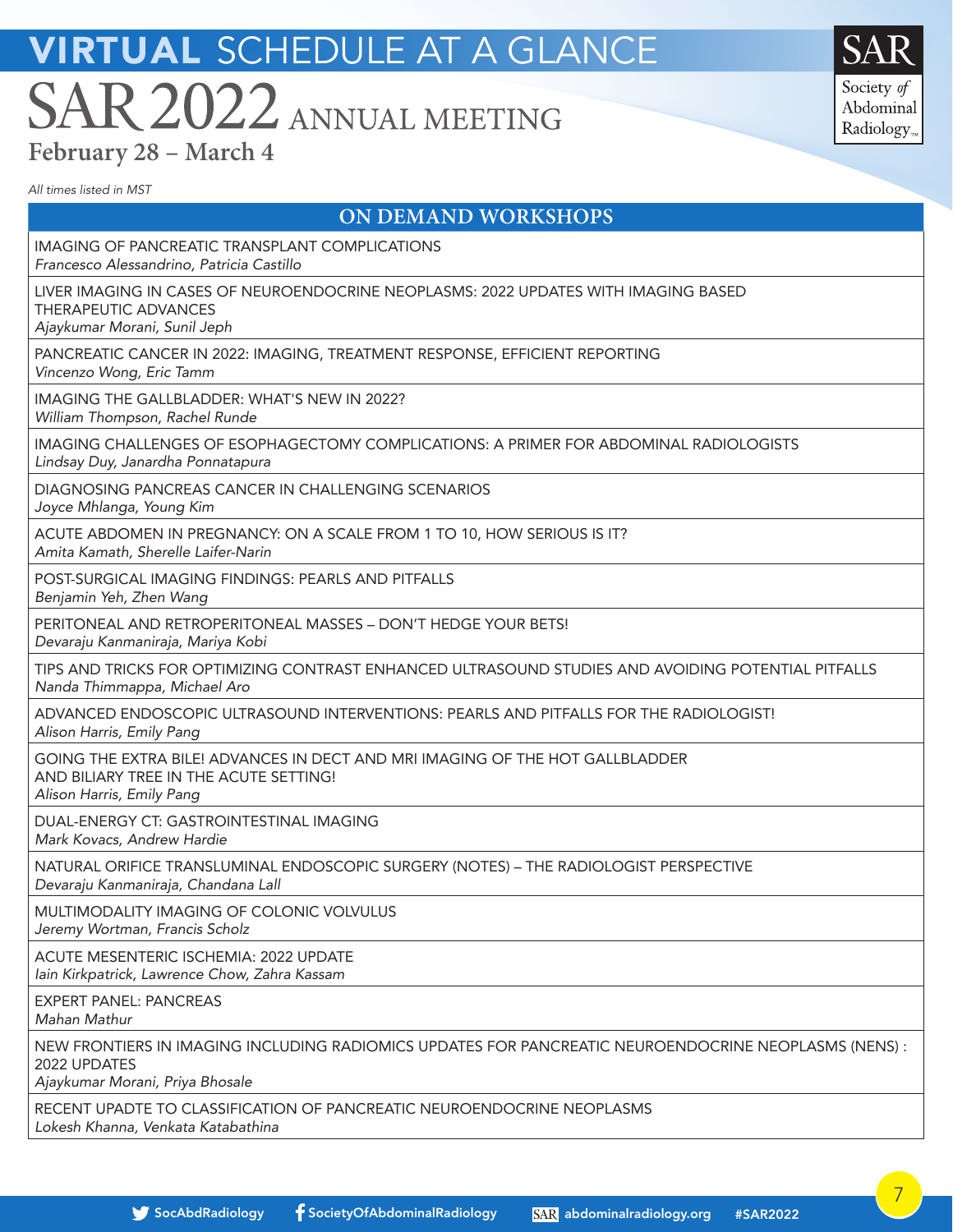Society of Abdominal Radiology<sub>r</sub>

**TYPOGRAPHY**

Primary Secondary Avenir Family

*All times listed in MST*

MULTIVISCERAL TRANSPLANT: WHAT IS IT? WHAT DO I NEED TO KNOW ABOUT IT?

*Patricia Balcacer, Eduardo Scortegagna*

RECTAL MRI POST NEOADJUVANT THERAPY: WHEN WE ARE WRONG

*Ekta Maheshwari, Ka-Kei Ngan*

BOTTOMS UP - TIPS AND TRICKS FOR DIAGNOSIS OF UNUSUAL RECTAL LESIONS AT TUMOR BOARD *Zahra Kassam, Chandana Lall*

LIVER DOPPLER: TIPS FOR EVALUATING TIPS

*Maitray Patel*

LIVER, BILE DUCTS AND GALLBLADDER: 10 CASES AND DIFFERENTIAL DIAGNOSES (INTERACTIVE APPROACH) *Neeraj Lalwani, Rafel Tappouni*

The Modified Barium Swallow Examination, More Than Just Aspiration *Jessica Zarzour, Bonnie Martin-Harris*

BOWEL ULTRASOUND: HOW TO GET STARTED! *Jonathan Dillman, Sudha Anupindi*

WHAT ARE THE CURRENT TREATMENT ENDPOINTS IN CROHN'S DISEASE – ENDOSCOPIC, BIOMARKER AND RADIOLOGICAL *Parakkal Deepak, Jordi Rimola*

PELVIC ULTRASOUND EMERGENCIES AFTER HOURS - WHAT NOT TO MISS AND HOW TO STAY OUT OF COURT *Ulrike Hamper*

INTERPRETIVE PROBLEMS WITH CONTRAST AGENTS AT CT AND HOW TO MITIGATE THEM *Benjamin Yeh*

RADIOTHERAPY INDUCED MALIGNANCIES (RTIM) *Lokesh Khanna, Venkata Katabathina*

WHY CAN'T I REMEMBER THESE? - A REVIEW OF CYSTIC PANCREATIC LESIONS

*Benjamin Mervak, Lauren Burke*

NOT YOUR EVERYDAY CHOLECYSTITIS: UNUSUAL GALLBLADDER AND GALLSTONE-RELATED EMERGENCIES *Robert Dym, Humaira Chaudhry*

MANAGING THE INCIDENTAL PANCREATIC CYST: GUIDELINES, CHALLENGES AND CONTROVERSIES *David Hough, Zhen Jane Wang*

MRI OF APPENDICITIS: 2022 UPDATE

*Larry Kramer*

IMAGING TEATMENT RESPONSE: IMMUNOTHERAPY AND BEYOND

*Vahid Yaghmai*

UPDATE ON IMAGING OF BARIATRIC SURGERY

*Ellen Wolf*

PRIMER OF CARDIAC IMAGING FOR THE ABDOMINAL RADIOLOGIST

*Yasmeen Tandon*

APPROPRIATE IMAGING OF THE PREGNANT PATIENT: RISKS OF CT AND MRI IN THE NON-TRAUMA SETTING *Preethi Raghu, Shital Gandhi*

MAKING LEMONS FROM LEMONADE: GOING BACK TO BASICS *Tara Catanzano, Devrim Ersahin*

ASIAN RADIOLOGISTS: ARE WE STILL A MINORITY? *Richard Do, Sherry Wang, Alice Fung*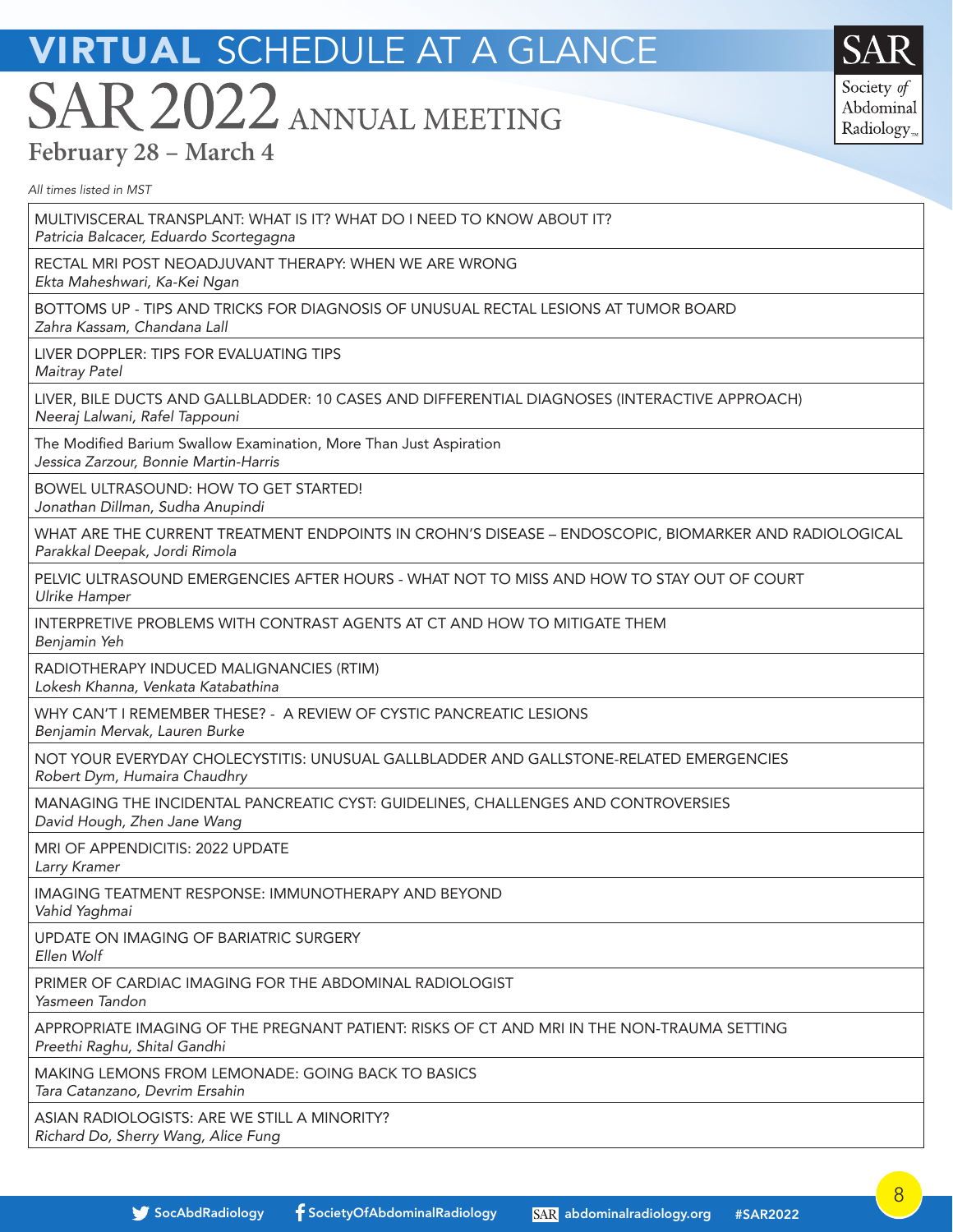Society of Abdominal Radiology<sub>r</sub>

Primary Secondary Avenir Family

*All times listed in MST*

MEDICAL LEGAL CONSULTING - WHY, WHAT AND HOW?

*Puneet Bhargava, Douglas Katz*

WHEN OUR WORLDS COLLIDE: COLLABORATION OF PRIVATE PRACTICE AND ACADEMIC PEER LEARNING STRATEGIES *Joanie Garratt, Paul Hill*

CT PROTOCOL STANDARDIZATION AND OPTIMIZATION

*Meghan Lubner*

DOES YOUR INTERFACE SPARK JOY? WORK SMARTER... NOT HARDER *Benjamin Mervak, Jessica Fried, Eric Pepin*

CONTRAST CONTROVERSIES AND CONFUSION: AN ENHANCED 2022 UPDATE

*Robert Dym, Mariya Kobi*

**TYPOGRAPHY** TALENT DEVELOPMENT STRATEGIES FOR ACADEMIC MEDICAL CENTERS: TESTING IS FOR IQ, RECRUITING IS FOR EQ *Mariam Moshiri, Tara Catanzano*

DIVE INTO DEEP INFILTRATING ENDOMETRIOSIS *Kelly Cox, Sadhna Nandwana*

PELVIC MRI FOR ENDOMETRIOSIS FROM SCAN OPTIMIZATION TO INTERPRETATION TO REPORTING *Angela Tong, Michelle Sakala*

UTERINE TRANSPLANT: OUR INSTITUTIONAL EXPERIENCE IN THE EARLY DAYS OF STARTING A PROGRAM *Constantine Burgan*

RENAL MALIGNANCIES: A REVIEW OF COMMON AND RARE ENTITIES *Naiim Ali, Ashkan Malayeri*

IMAGING OF INFERTILITY: PERSPECTIVES FROM REPRODUCTIVE ENDOCRINOLOGY *Akshya Gupta, Snigdha Alur-Gupta*

EVALUATION OF RECURRENT PROSTATE CANCER WITH MRI AND PET-CT: HOW TO BEST UTILIZE EACH MODALITY FOR OPTIMAL DETECTION

*Melina Pectasides, Hardik Shah*

IMAGING CHARACTERISTICS OF PATHOLOGICAL LESIONS OF THE TESTICLE, EPIDIDYMIS AND SURROUNDING SOFT TISSUES *Manohar Roda, Pardeep Mittal*

IMAGING OF PENILE PROSTHESIS: A PRIMER FOR BEGINNERS

*Subramaniyan Ramanathan*

PROSTATE CANCER PATTERN OF SPREAD IN BIOCHEMICAL RECURRENCE AND PRIMARY STAGING THROUGH PSMA-PET *Felipe Barbosa, Marcelo Queiroz*

MULTIMODALITY IMAGING OF CESAREAN SECTION COMPLICATIONS *Kyuran Choe, Juliana Tobler*

ESRD: EVOLVING GUIDELINES, SONOGRAPHIC PROBLEM SOLVING, AND IMAGING OF THE PATIENT WITH RENAL DISEASE IN 2022

*Mary Clingan, Melanie Caserta*

HEREDITARY GYNECOLOGICAL TUMOR SYNDROMES: 2022 IMAGING UPDATE *Srinivasa Prasad*

PROSTATE BIOPSIES: HOW TO ESTABLISH A SUCCESSFUL PROSTATE MRI PROGRAM IN COLLABORATION WITH UROLOGY AND PATHOLOGY

*Melina Pectasides, Ayushi Gupta, Sree Harsha Tirumani*

MUSCULOSKELETAL INCIDENTALOMAS ON ABDOMINAL IMAGING *Natasha Wehrli, Christine Chen*